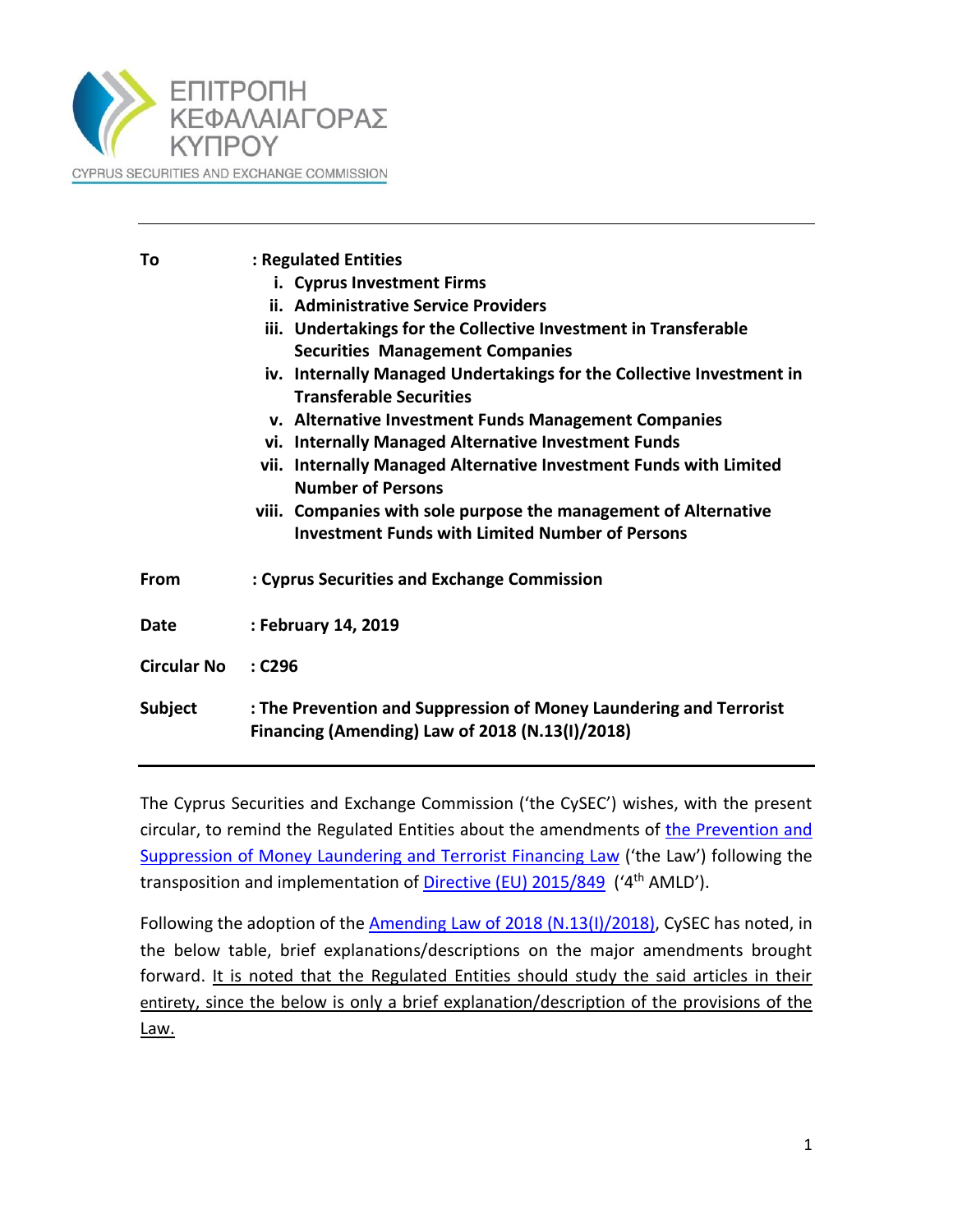|    | <b>TABLE OF AMENDMENTS</b> |                                                                                                                                                                                                                                                                                                                                                                              |  |
|----|----------------------------|------------------------------------------------------------------------------------------------------------------------------------------------------------------------------------------------------------------------------------------------------------------------------------------------------------------------------------------------------------------------------|--|
|    | <b>Article</b>             | <b>Explanation</b>                                                                                                                                                                                                                                                                                                                                                           |  |
| 1. | 2(1)                       | Definitions:<br>A) 'politically exposed persons'<br>The definition of the politically exposed persons has been<br>expanded and includes three new categories. These are:<br>i) members of the governing bodies of political parties;<br>ii) directors, deputy directors and members of the board or<br>equivalent function of an international organization;<br>iii) mayors. |  |
|    |                            | B) 'beneficial owner'<br>The definition of the beneficial owner applies to three<br>categories, which are the following:<br>i) corporate entities,<br>ii) trusts end<br>iii) legal entities.                                                                                                                                                                                 |  |
|    |                            | i) Corporate Entities:<br>It is stated that the percentage of direct/indirect<br>ownership or the percentage of ownership right has<br>been increased from 10% to more than 25% (25% plus<br>1).                                                                                                                                                                             |  |
|    |                            | Furthermore, the beneficial owner of a corporate<br>entity may be the <i>person who holds the position of</i><br>senior managing official, provided that all the<br>requirements stated in the said definition are met.                                                                                                                                                      |  |
|    |                            | C) 'senior management'<br>It is clarified that the person that holds the position of the<br>senior management official may be member of the board of<br>directors however it is not a requirement.                                                                                                                                                                           |  |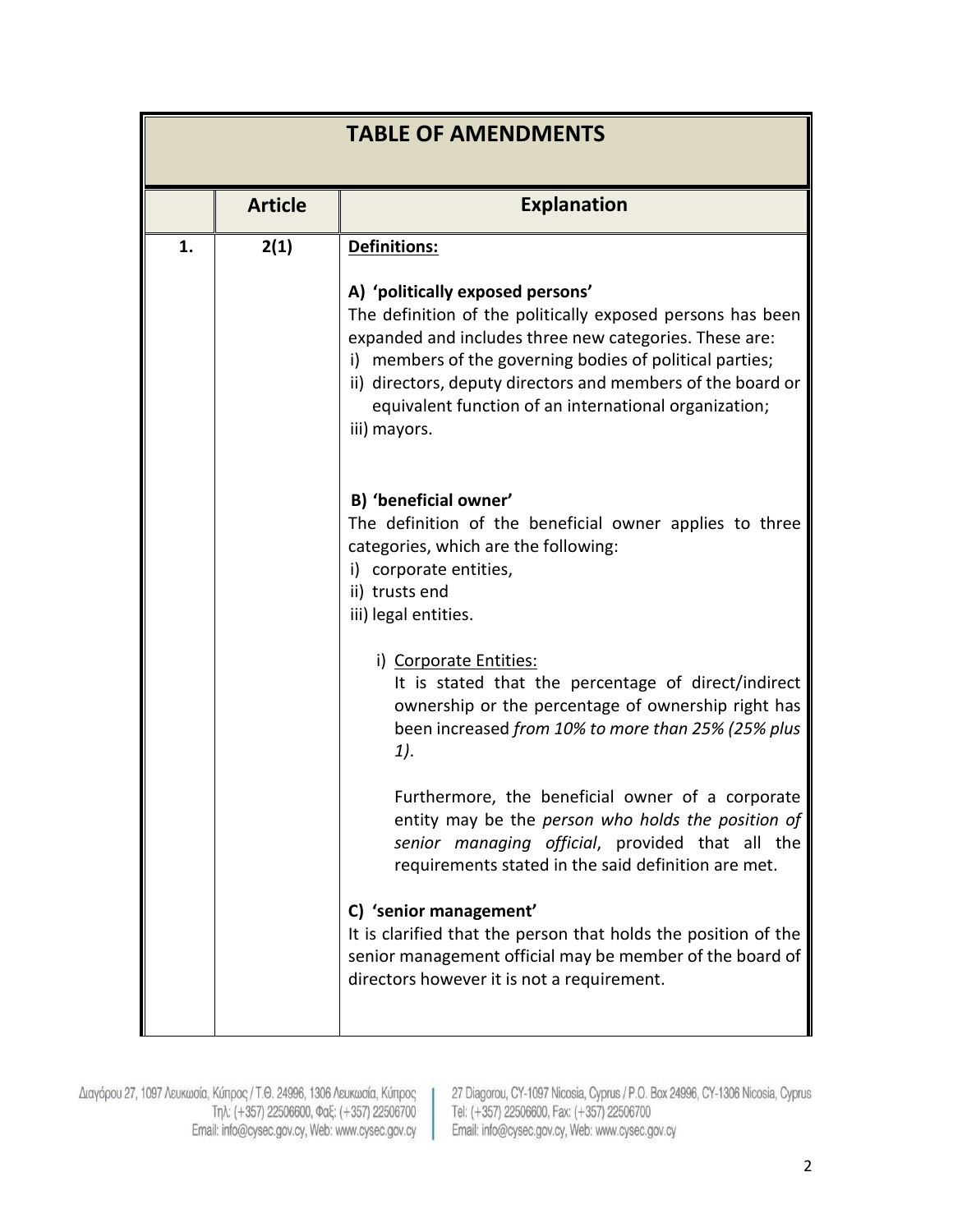

| CYPRUS SECURITIES AND EXCHANGE COMMISSION |  |
|-------------------------------------------|--|
|-------------------------------------------|--|

|    |           | D) 'high risk third country'<br>The white list of the equivalent third countries has been<br>repealed and the black list of third countries, that present<br>strategical shortcomings in their national system for<br>combating money laundering and terrorist financing, has<br>been introduced.                                                                                                                     |
|----|-----------|-----------------------------------------------------------------------------------------------------------------------------------------------------------------------------------------------------------------------------------------------------------------------------------------------------------------------------------------------------------------------------------------------------------------------|
|    |           | It is clarified that the said definition includes the third<br>countries that:<br>i) are considered as important threats for the financial<br>system of the European Union and are declared in the<br>issued acts by way of derogation and<br>ii) are categorised by the obliged entities as high risk in<br>accordance with the risk assessment foreseen by Article<br>58A of the Law.                               |
| 2. | 2A        | <b>Obliged Entities</b>                                                                                                                                                                                                                                                                                                                                                                                               |
|    |           | The definition 'persons offering financial and other<br>activities' is replaced by the definition 'obliged entities' The<br>said definition refers to the categories of persons that are<br>under the scope and obligations of the Law.                                                                                                                                                                               |
| 3. | <b>5A</b> | Prohibition on receipt of cash from the sale of goods                                                                                                                                                                                                                                                                                                                                                                 |
|    |           | It is prohibited the following categories of persons, within<br>the framework of their business activities, to receive any<br>amount equal to or higher than ten thousand euros<br>$(£10.000)$ in cash, irrespective of whether the transaction is<br>carried out in a single operation or in several operations<br>which appear to be linked:<br>persons trading in precious stones and/or precious<br>i)<br>metals, |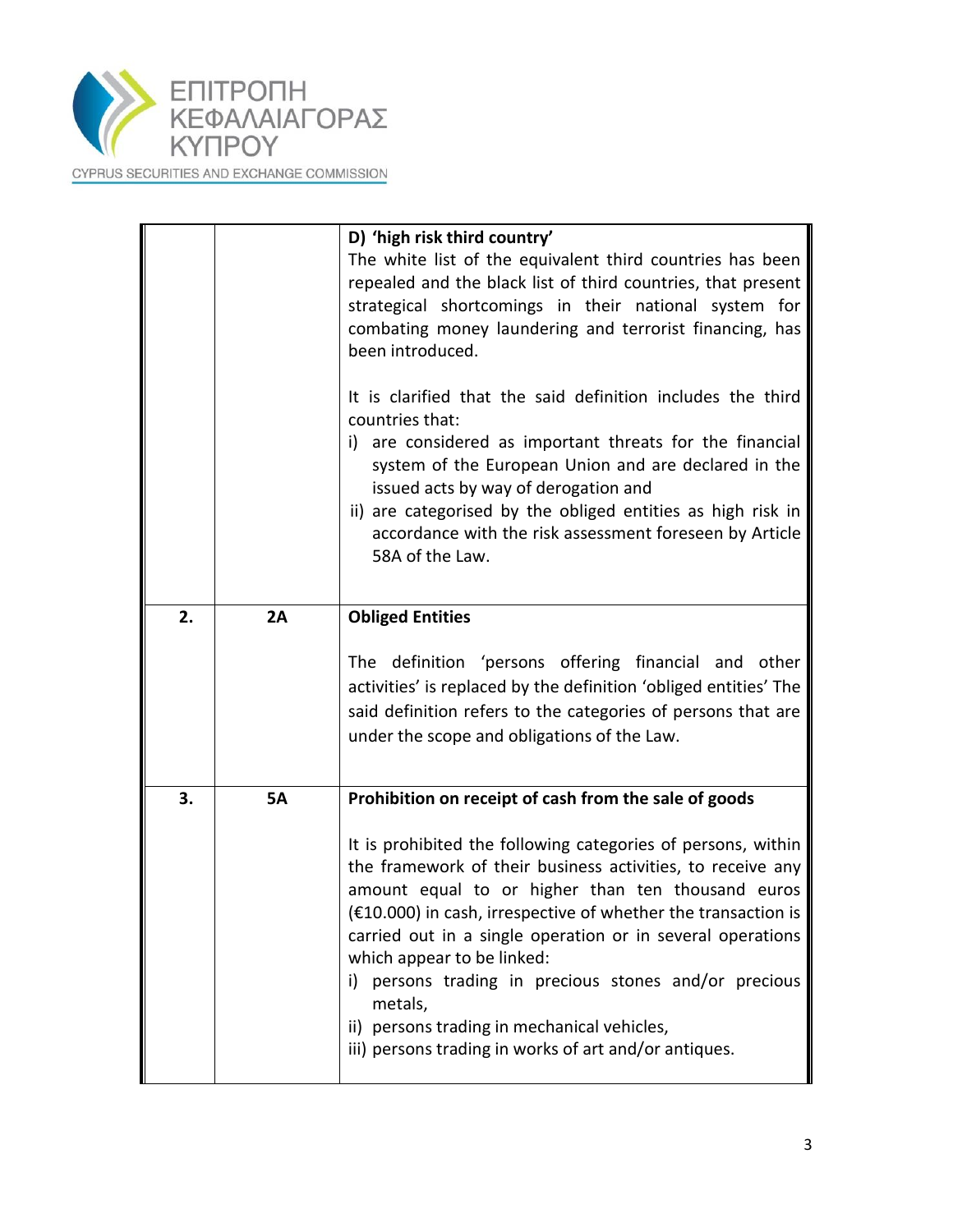|    |            | The breach of the said prohibition consists a criminal<br>offence.<br>For further information: Circular C277.                                                                                                                                                                                                                                                                                                                                                       |
|----|------------|---------------------------------------------------------------------------------------------------------------------------------------------------------------------------------------------------------------------------------------------------------------------------------------------------------------------------------------------------------------------------------------------------------------------------------------------------------------------|
| 4. | <b>58A</b> | Assessment of money laundering and terrorist financing<br>risk<br>The obliged entity should take appropriate steps to identify<br>and assess the risks of money laundering and terrorist<br>financing which it faces. Hence, it should take into account<br>risk factors, including factors which relate to its customers,<br>services, the countries, products, the transactions.<br>For further information: Circular C219, Circular C276 and<br>C <sub>286</sub> |
| 5. | <b>58C</b> | <b>Policies, Procedures and Controls approval</b><br>The senior management officials of the obliged entity,<br>among others, should:<br>i) approve the policies, procedures and controls and<br>ii) where appropriate, enhance the measures adopted.                                                                                                                                                                                                                |
| 6. | 58D        | <b>Appointment of Board Member</b><br>One member of the obliged entity's Board of Directors<br>should be designated as the responsible person for the<br>implementation of the legal framework related to the<br>prevention and suppression of money laundering and<br>terrorist financing.                                                                                                                                                                         |
| 7. | 59(6)      | <b>Supervisory Authorities and measures of non compliance</b><br>Stricter measures have been adopted for the obliged<br>entities that do not comply with the legal framework related<br>to the prevention and suppression of money laundering and<br>terrorist financing.                                                                                                                                                                                           |

Διαγόρου 27, 1097 Λευκωσία, Κύπρος / Τ.Θ. 24996, 1306 Λευκωσία, Κύπρος<br>Τηλ: (+357) 22506600, Φαξ: (+357) 22506700<br>Email: info@cysec.gov.cy, Web: www.cysec.gov.cy

27 Diagorou, CY-1097 Nicosia, Cyprus / P.O. Box 24996, CY-1306 Nicosia, Cyprus<br>Tel: (+357) 22506600, Fax: (+357) 22506700<br>Email: info@cysec.gov.cy, Web: www.cysec.gov.cy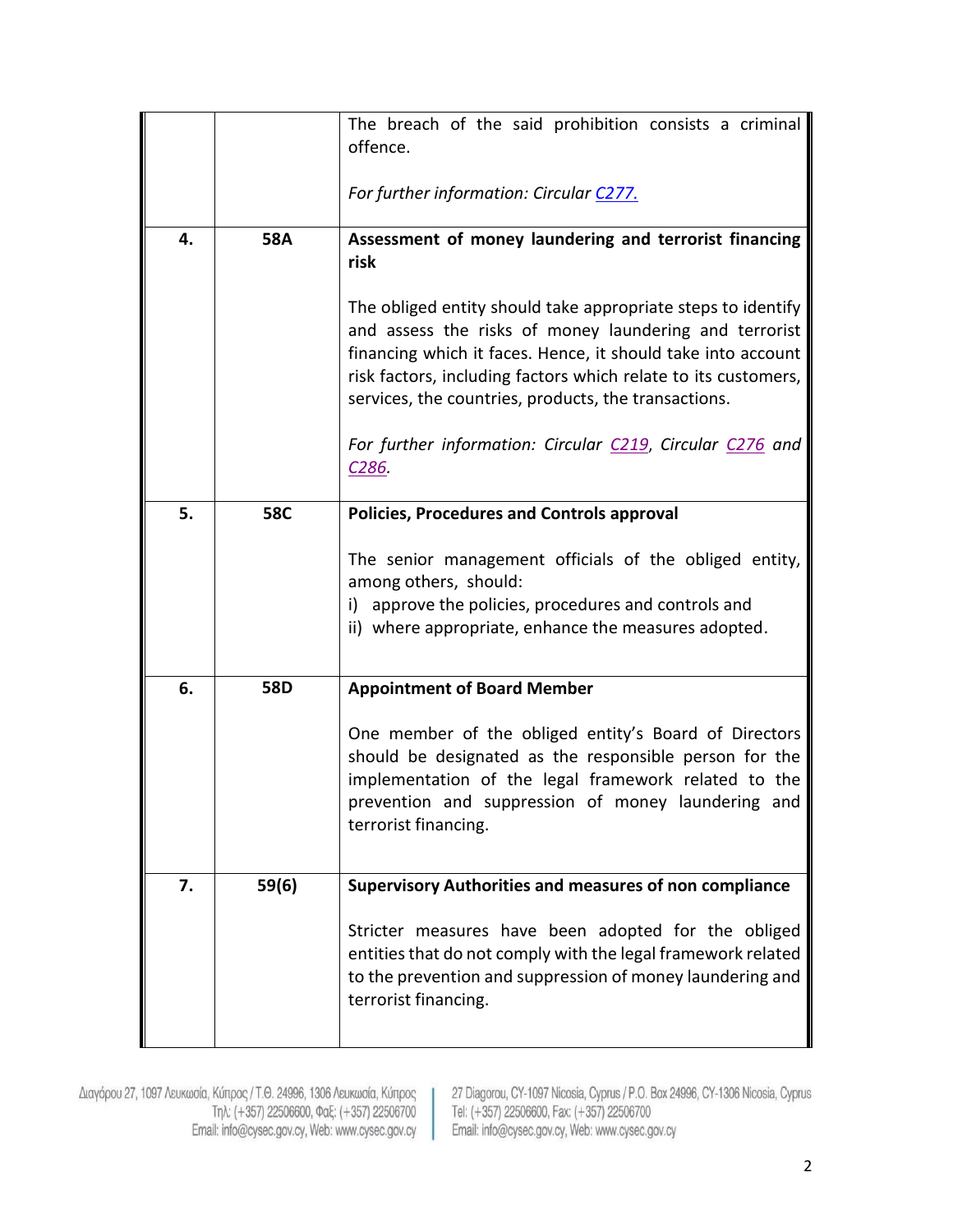

CYPRUS SECURITIES AND EXCHANGE COMMISSION

| 8. | 61A | <b>Beneficial ownership information</b>                                                                                                                                                                                                   |
|----|-----|-------------------------------------------------------------------------------------------------------------------------------------------------------------------------------------------------------------------------------------------|
|    |     | Corporate and any other legal entity incorporated in the<br>Republic, should obtain and hold adequate, accurate and<br>current information on its beneficial ownership.                                                                   |
|    |     | The said information should be held, also, in the central<br>register of corporate and any other legal entities established<br>in the Republic ('Entities Registry').                                                                     |
|    |     | The details regarding the establishment and operation of<br>the Entities Registry will be determined in Regulations.                                                                                                                      |
|    |     | The access to the beneficial ownership information, both<br>when held by corporate and other legal entities and when<br>held in the Entities Registry, will be permitted to Supervisory<br>Authorities and persons based on restrictions. |
|    |     |                                                                                                                                                                                                                                           |
| 9. | 61B | Information held by a trustee or commissioner of an<br>express trust                                                                                                                                                                      |
|    |     | Trustee or commissioner of any express trust obtains and<br>holds adequate, accurate and up-to-date information on<br>beneficial ownership regarding the trust.                                                                           |
|    |     | The said information should be held in the central registry of<br>trusts, as well, which will be established in the Republic<br>('Trusts Registry'), when the express trust generates tax<br>consequences in the Republic.                |
|    |     | The details regarding the establishment and operation of<br>the Trusts Registry will be determined in Regulations.                                                                                                                        |
|    |     | The access to the beneficial ownership information, both<br>when held by the trustee or commissioner and when held in<br>the Trusts Registry, is based on restrictions.                                                                   |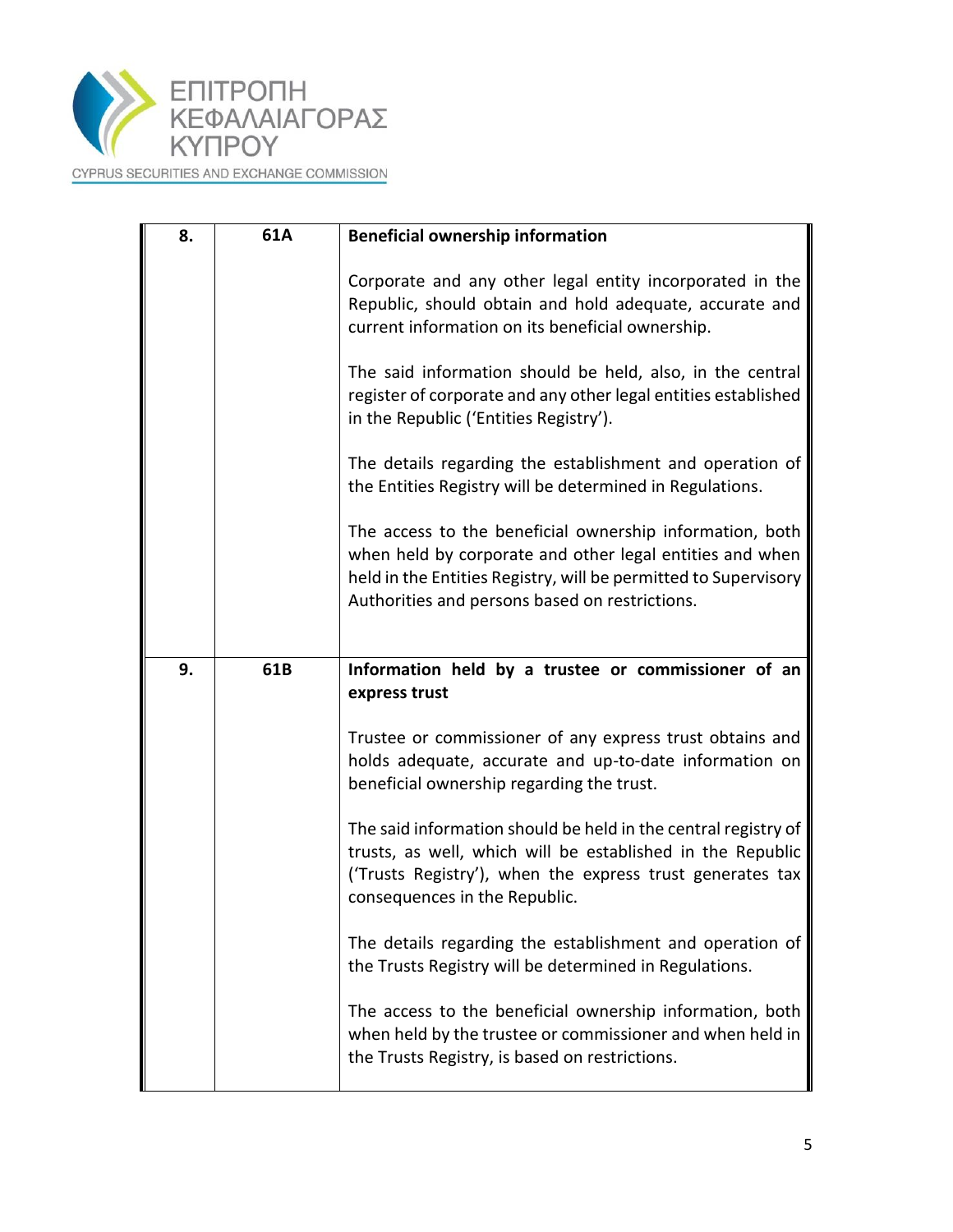|     |    | The measures of the present article apply, also, to other<br>types of legal arrangements with a structure or functions<br>similar to trusts.                                                                                                                                                                                                                                                                                                                                                                                                                                                    |
|-----|----|-------------------------------------------------------------------------------------------------------------------------------------------------------------------------------------------------------------------------------------------------------------------------------------------------------------------------------------------------------------------------------------------------------------------------------------------------------------------------------------------------------------------------------------------------------------------------------------------------|
| 10. | 62 | When to apply customer due diligence and identification<br>procedures<br>The verification of the identity of the customer and the<br>beneficial owner is performed before the establishment of a<br>business relationship or the carrying out of the transaction.<br>The derogations of the aforementioned 'rule' are amended.<br>The obliged entity that wishes to apply any of the<br>derogations should ensure that all the conditions stated in<br>Article 62 are met.<br>For further information: Circular C219 and Circular C276.                                                         |
| 11. | 63 | Simplified customer due diligence<br>The automatic application of simplified due diligence<br>measures in certain categories of customers is repealed.<br>The simplified due diligence measures may be applied if the<br>obliged entity has previously ensured that the business<br>relationship or the transaction presents a lower degree of<br>risk.<br>The obliged entity when assessing its risks takes into<br>account, among others, the factors of potentially lower risk<br>situations set out in Appendix II of the Law.<br>For further information: Circular C219 and Circular C276. |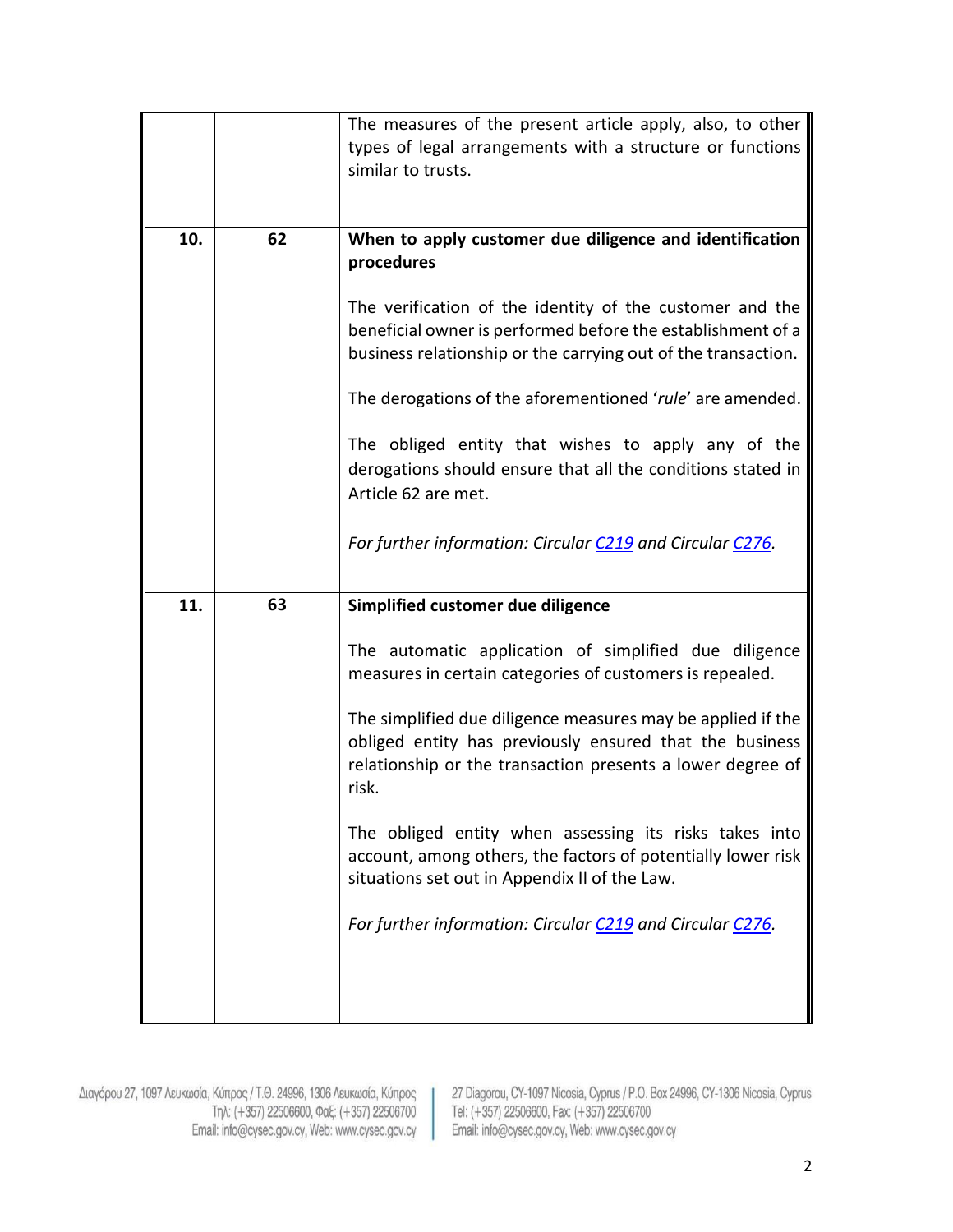

CYPRUS SECURITIES AND EXCHANGE COMMISSION

| 12. | 64 | <b>Enhanced customer due diligence</b>                                                                                                                                                                                                                                                                                                 |
|-----|----|----------------------------------------------------------------------------------------------------------------------------------------------------------------------------------------------------------------------------------------------------------------------------------------------------------------------------------------|
|     |    | The list of specific cases that the obliged entities must<br>always treat as high risk by definition has been amended, i.e.<br>the non-face-to-face customers are not included in it but<br>they are considered as a factor of a higher risk situation.                                                                                |
|     |    | Article 64 sets out specific enhanced due diligence measures<br>that obliged entities must apply in the aforementioned<br>cases.                                                                                                                                                                                                       |
|     |    | The obliged entity when assessing its risks takes into<br>account, among others, the factors of potentially higher risk<br>situations set out in Appendix III of the Law.                                                                                                                                                              |
|     |    | For further information: Circular C219 and Circular C276.                                                                                                                                                                                                                                                                              |
| 13. | 67 | <b>Third Party reliance</b>                                                                                                                                                                                                                                                                                                            |
|     |    | The obliged entity is prohibited to rely on third parties<br>established in high risk third countries for the customer due<br>diligence measures and identification procedures.                                                                                                                                                        |
|     |    | The obliged entity, that relies to a third party, requests the<br>third party to:                                                                                                                                                                                                                                                      |
|     |    | i) make immediately available the data, information and<br>identification documents obtained as a result of the<br>application of the procedures establishing identity and<br>customers due diligence measures and<br>ii) forward immediately to it, copies of these documents<br>and relevant data and information on the identity of |
|     |    | customer or the beneficial owner which the third party<br>collected.                                                                                                                                                                                                                                                                   |